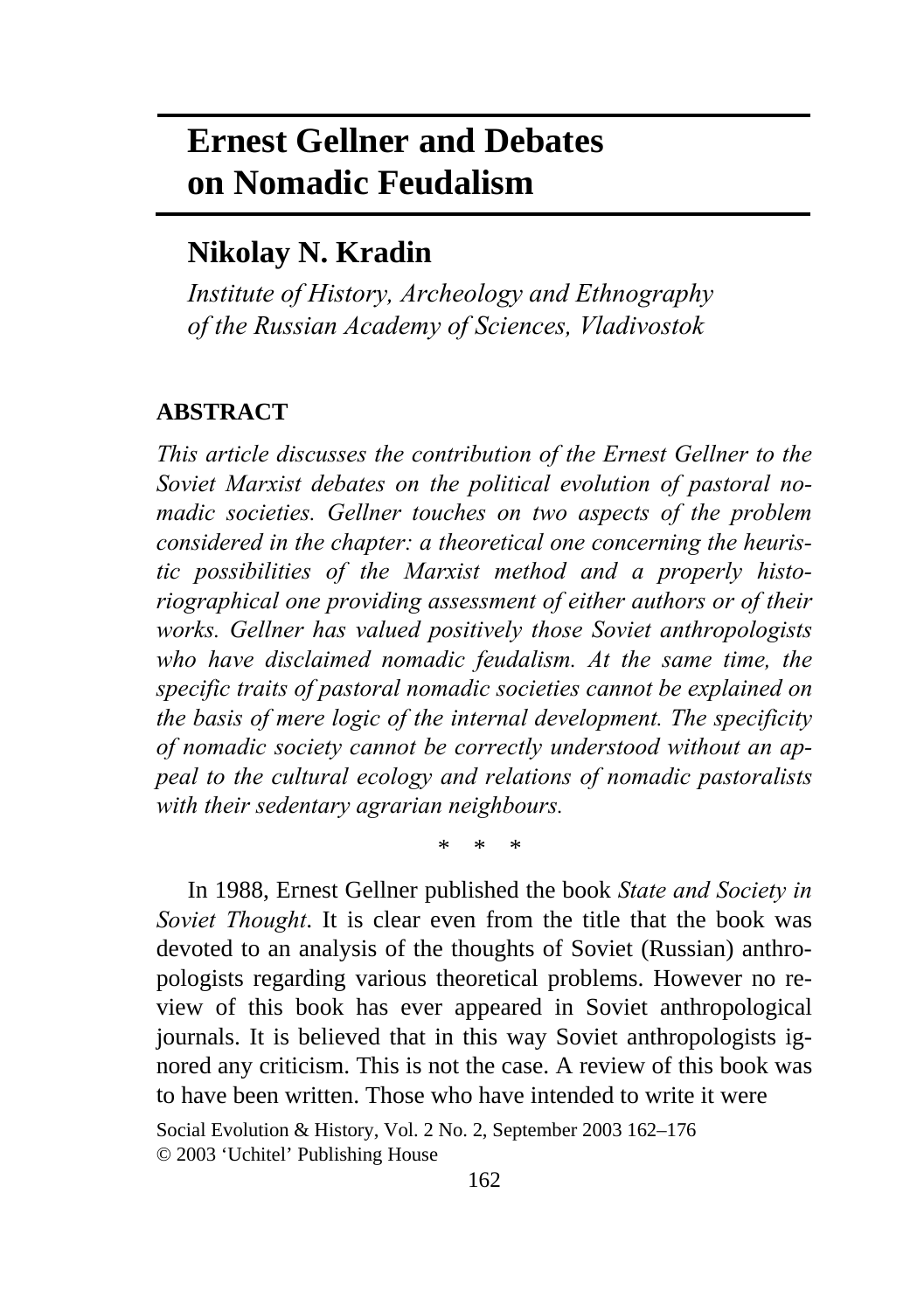then young Soviet anthropologists on whom the western ideas including books by Gellner had an efficient influence. It had been planned that each of those willing to participate in the review would present an analysis of those chapters for which s/he had competence. However, as is often the case when many people take part in a project, some did not write their parts and the work was not done.

The following is an expanded version of my portion of the review concerning nomadic societies (my other fragment was devoted to the Asiatic mode of production). Initially a Russian variant of this text was published in the mid-1990s (Kradin 1996). Later, in the course of discussion concerning the importance of Gellner for development of anthropology, an idea was formulated to prepare the paper for a wider group of researchers. Without additional comments however many fine points would be incomprehensible to Anglophone scholars. Therefore, I had to re-orient the Russian version into this present English form<sup>1</sup>.

Only in 1934 did the question of nomadic feudalism emerge in Soviet anthropology. From the 1920s to the early 1930s, there existed a pluralism of approaches to the stage classification of nomadism: some researchers spoke in favour of the primitive-tribal nature of nomadic societies while others dwelled on their state-like characteristics. There have been also intermediate points of view. Since the mid-1930s, with Stalin's dictatorship firmly established when mass repression and genocide against the Soviet people was underway, the theory of nomadic feudalism became the prevailing perspective in historical literature. However, there were also revisionists within the camp of the orthodox monists who made their analyses of nomadic feudalism. And if, according to the official point of view, the basis of nomadic feudalism was the ownership of land, then in the opinion of the revisionists such functions were attributed to cattle ownership. These disagreements led to several heated discussions. The most lively of them took place between 1953 and 1955. After the 20th congress of the Communist Party of the Soviet Union (1956), when only a small step was made towards democratic transformations in the country, the ideological pressure of communist despotism toward the social sciences was relaxed a bit. However, this relaxation was sufficient enough to encourage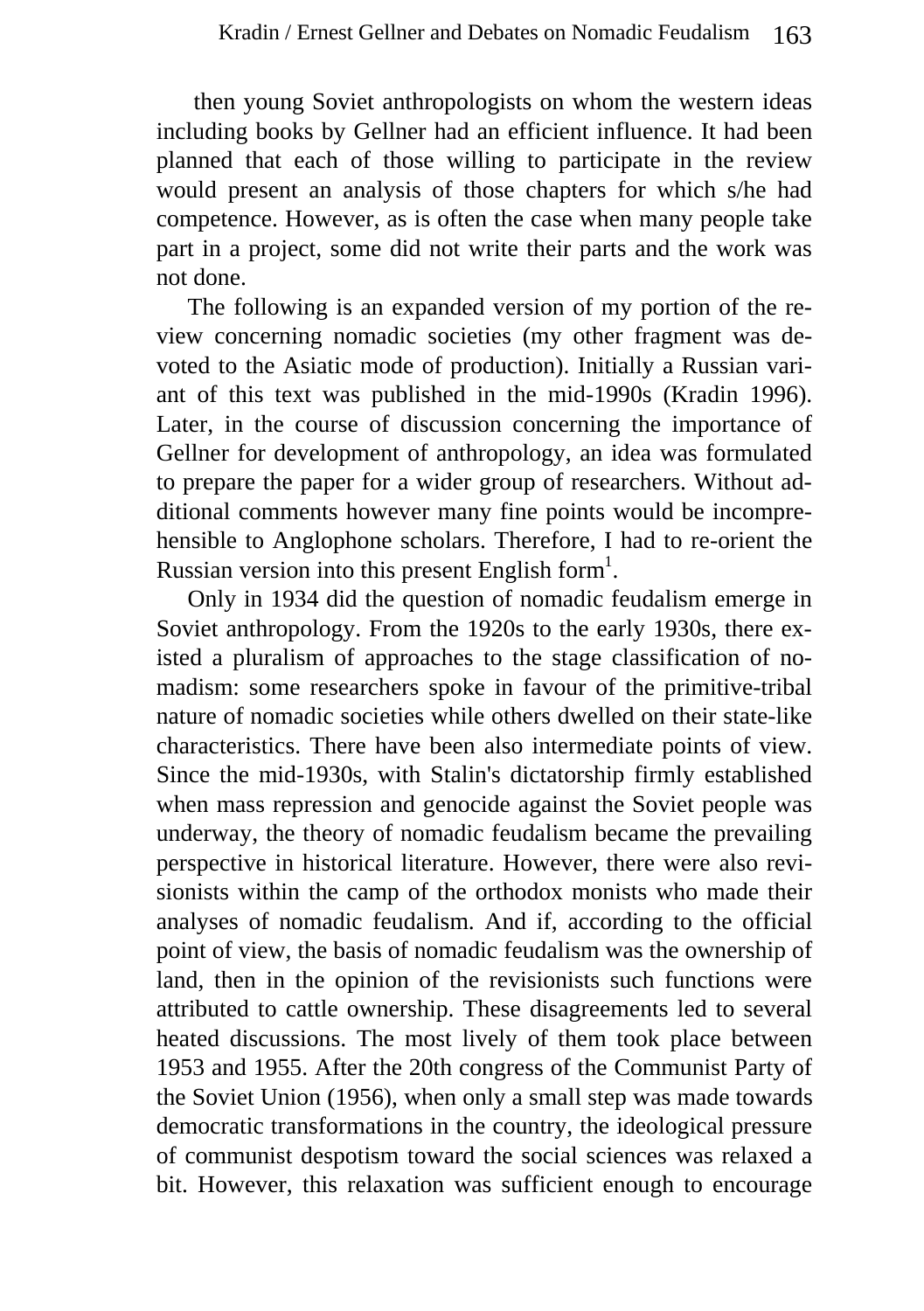many researchers to seek new approaches and propose nontraditional solutions of scientific problems. At the same time, the points-of-view appeared which insisted on a non-feudal nature of nomadic societies: concepts about pre-feudal and early-class nature of nomadic societies, and a perspective about the existence of the Asiatic Mode of Production (AMP) among the nomads and also a specific nomadic form of evolution (for details on the discussion see Kogan 1980; Halil 1983; Khazanov 1975, 1984; Markov 1976; Kradin 1992; Masanov 1995).

During the ten post-Soviet years, this discussion has largely continued in the literature in the Russian language. In this discussion, all the above viewpoints have figured to some extent or another. However, attempts to substantiate a specific mode of developing the societies of pastoral nomads have attracted the greatest attention. The subject of discussion has been concentrated on the question of what is the base for nomadism's specificity, (1) the internal nature of the stock-breeding being the base of the so-called nomadic mode of production or, (2) the peculiarities of the external modes of adaptation of nomads to the agricultural world-empires. Simultaneously, under the conditions of overcoming of the formational monism, attempts have been undertaken to consider nomadism from the perspective of an evolutionary civilisation approach, which would substantiate the existence of a specific nomadic civilisation in history (cf. Kradin 2002).

Gellner has turned his attention to the problem of nomadic feudalism twice: first in the foreword to the book, *Nomads and the Outside World*, by Anatoly Khazanov and then, more fully in this collection of essays with the title, *State and Society in Soviet Thought*, where he devoted a special chapter to the discussion of the social-economic relations among the nomads (Gellner 1984: ixxxv, 1988: 92–114).

Gellner does justice to Soviet nomadology. As Russian history has been always related to the steppe world, – he writes, – the Russian and Soviet scientists should be successful in research of nomads. Therefore, to a degree the problem development has been dictated by its urgency for the Soviets. Gellner touches on two aspects of the problem considered in the chapter: a theoretical one concerning the heuristic possibilities of the Marxist method and a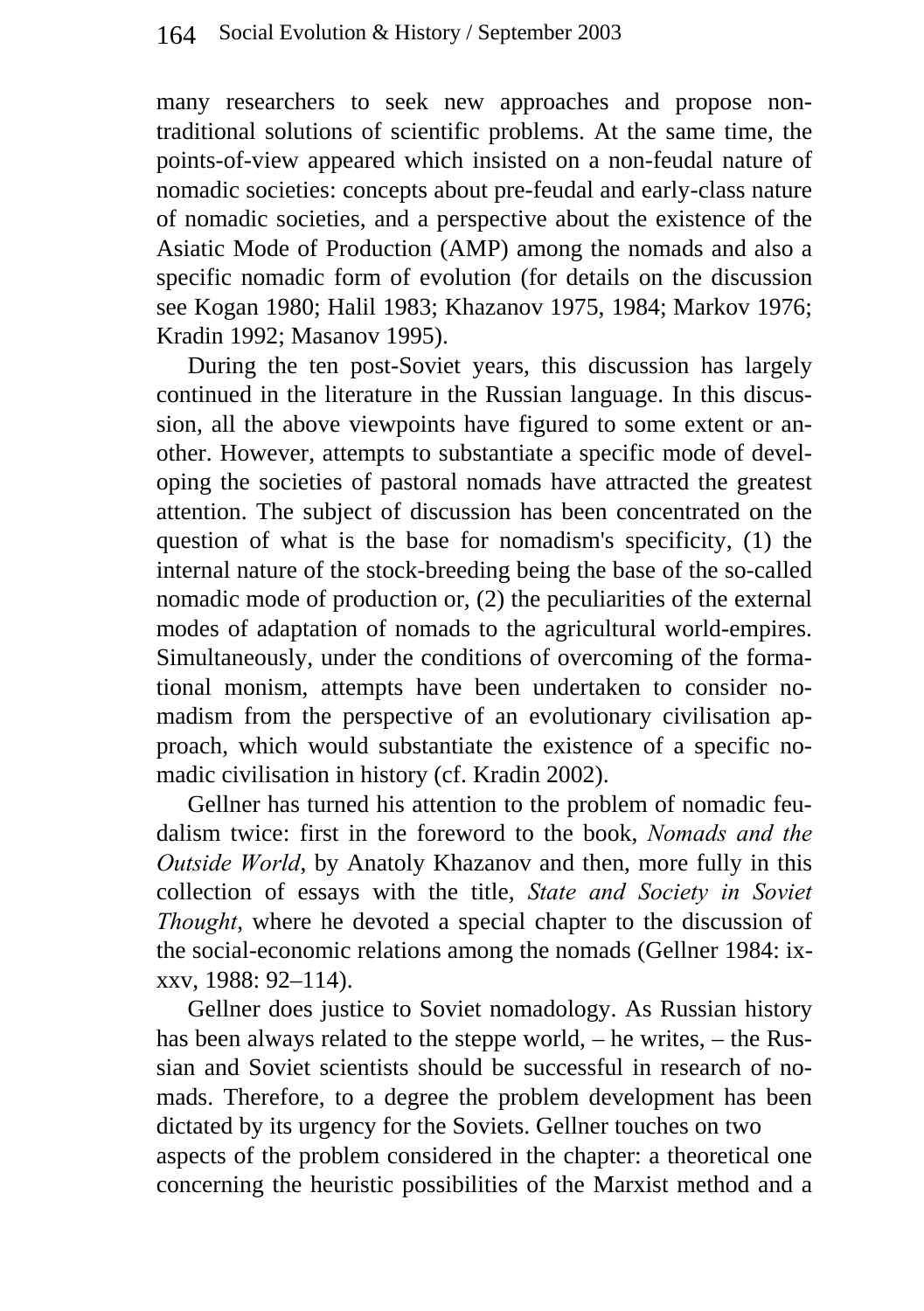properly historiographical one providing assessment of either authors or of their works.

As to the theoretical aspect, Gellner notes that nomadism is for Marxism the same fundamental problem as is the AMP. Neither nomads nor the East (the Orient) fit into the common evolution of humanity from the primitive stage to Communism. The problem arises from the impossibility of interpreting the superficially motionless and cyclically evolving nomads within the framework of progressivist (and I would add, Eurocentrist) theories of the human history which also include Marxism.

Another serious problem is in that it is difficult to represent the socio-political organisation of nomads in terms of the Marxist conceptual system. How can we explain from the Marxist point of view such a paradoxical fact that among the nomads private property in means of production (i.e. livestock) has appeared practically in parallel with the formation of nomadism as an economic-cultural type far in advance of private property in land among the agriculturists whereas, as their socio-economic level is concerned, the nomads are less developed than sedentary people? How accurate is it to assign the nomadic pastoralists to the primitive formation when there has existed private ownership of livestock and of persons allowing to accumulate it in large quantities? Conversely, how can one consider nomads to be primitive even if they had no state bureaucratic apparatus?

Finally, how should nomadism be interpreted within the framework of one of the basic methodological principles of the historical materialism – the law of correspondence between base and superstructure? According to Marxist theory, changes in the base lead inevitably to the respective transformation in the superstructure (in the form of revolutions). The economic basis of nomadism – pastoral cattle-breeding – has remained actually unchanged over the course of many centuries. Ancient, mediaeval and even more recent nomads have had a similar herd composition strictly determined by the ecological conditions of habitat, primitive and easily transportable tin ware and analogous household technology. However, pastoral 'superstructure' did not demonstrate the permanency of base. The nomads sometimes created tribal alliances of separate conglomerates of tribes and kindred clans, but also formed the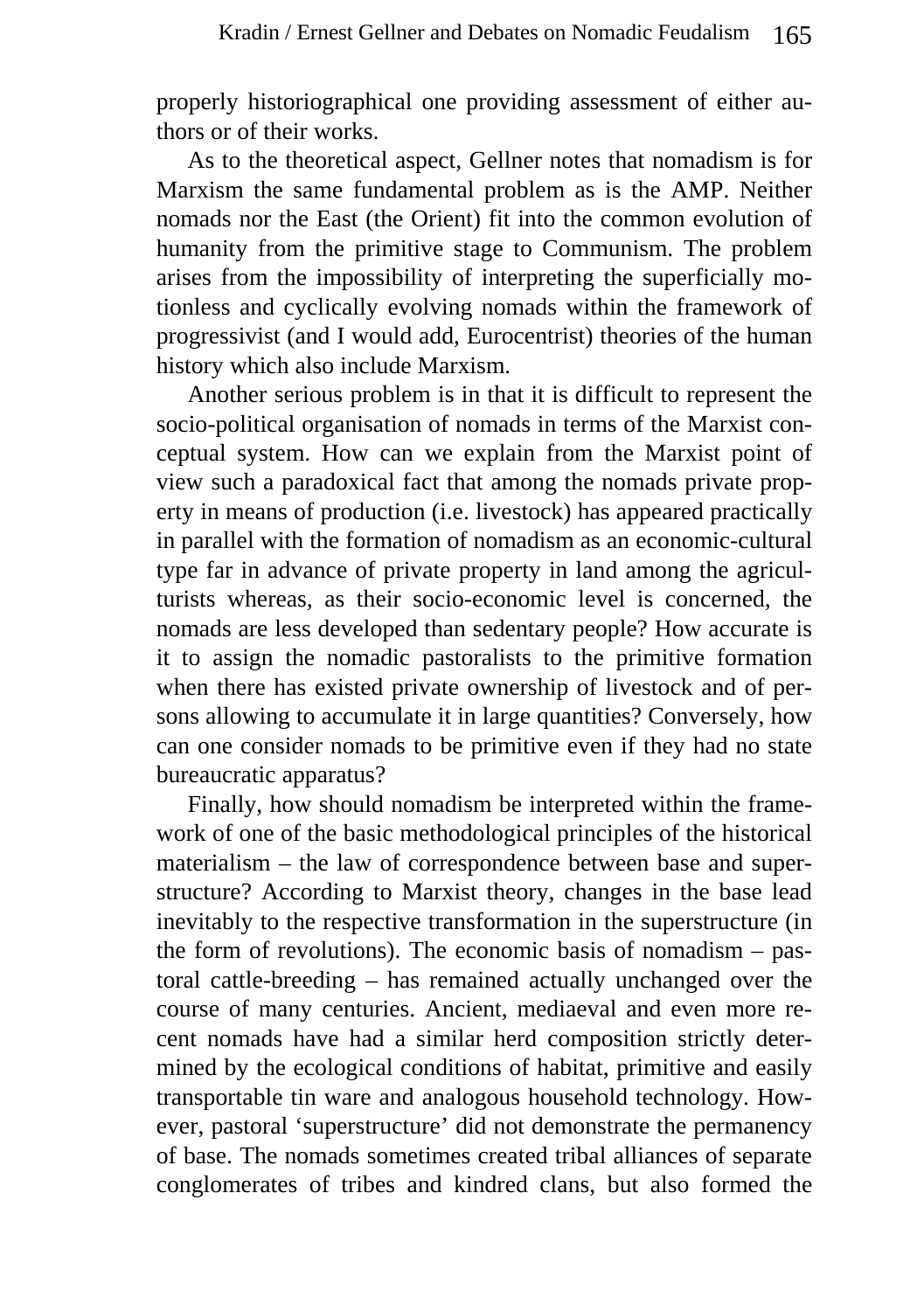gigantic nomadic empires under the dominion of mighty leaders and then have again disbanded into separate khanates, tribes and even smaller groups.

Because nomadism has dropped out the Marxist dialectics of history, – summarises Ernest Gellner, – Soviet theorists have created a specific theory of nomadic feudalism. Gellner rightly assigns the credit of the founders of the theory of nomadic feudalism to Boris Vladimirtsov (1934) and Sergey Tolstov (1934). The book *On the Question of the Turkish-Mongolian Feudalism* by professor Nikolay Kozmin, who was killed by firing squad in Irkutsk in 1939, remained unknown to Gellner (Kozmin 1934). Gellner writes with respect of Vladimirtsov as a great orientalist and does not count him among the sycophants of the orthodox Marxism.

Gellner rightly notes that most of data interpreted by Vladimirtsov as feudal concern the period of the empire and brings about the quite natural question: how right is it to use the feudal paradigm with respect to the non-imperial nomadic societies? The fact is that Vladimirtsov, as opposed to his imitators, does not practically cite the classics of Marxism, and has not escaped Gellner's attention. True, Gellner is here somewhat inconsistent. By intuition, Gellner treats Vladimirtsov sympathetically. Still he assigns him among the founders of the theory of nomadic feudalism. In fact, Vladimirtsov's direct contribution to the creation of a really Marxist theory of nomadic feudalism was grossly overestimated. Vladimirtsov was a great orientalist of the linguistic orientation. It is not likely that he could know Marxism thoroughly.

To do this it was necessary not to perfection knowledge of many dialects of the Mongolian language but to study Marx's *Das Kapital* and *Der Ursprung* by Engels. All that is Marxist in the *Social System of the Mongols* is the inclusion of Engels' book in the reference section and an attempt of Vladimirtsov to justify, using the actual data, the presence of a number of feudal institutions in the Mongolian society during the period of the empire. In this case, it is interesting that Vladimirtsov perceives feudalism as a juridical system. In a number of important positions, he cites Pavlov-Silvansky, the well-known Russian historian of the end of the 19<sup>th</sup> century. But nowhere does Vladimirtsov writes of feudalism as a specific mode of production that comes after a slave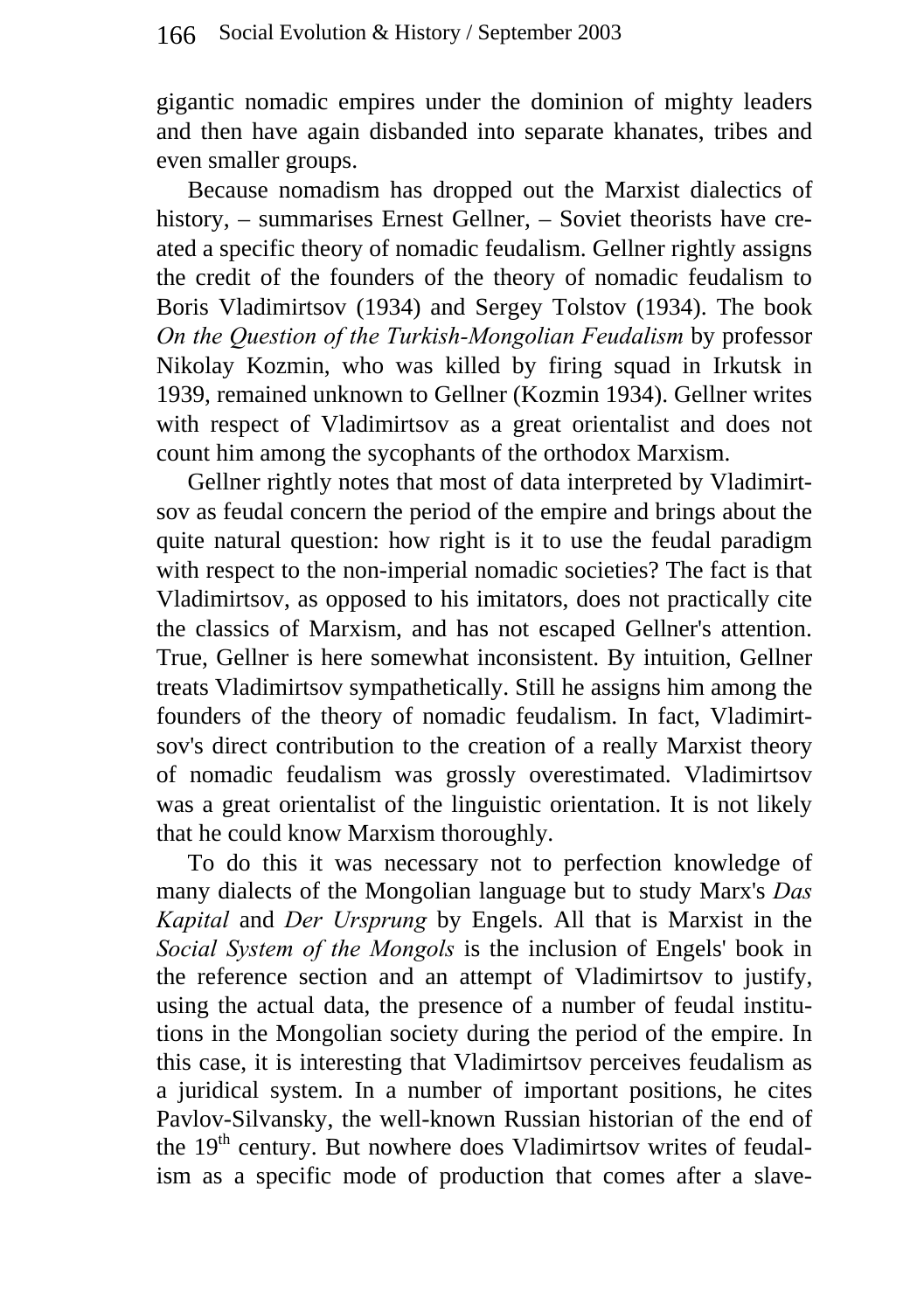owning mode.

Why exactly has Vladimirtsov and no one else been considered to be the founder of the theory of nomadic feudalism? I think that the answer to this question can be found by tracing some parallels in the Soviet assessment of the work of the archaeologist Childe and the orientalist Vladimirtsov. Leo Klejn showed in his book *The Phenomenon of Soviet Archaeology* (1993) that, in Childe's lifetime, attitudes towards him were quite watchful, whereas posthumously, his contribution to the development of Marxist archaeology was canonised.

> It was a common practice in the Soviet Union with respect to the foreign leftist intellectuals. As long as he lives be on the guard: goodness knows what trick was played by him and your warm attestation can very seriously harm you (in the Soviet Union political accusations had always retrospective effect and contagiosity). And a dead Marxist is a good Marxist: his views will always remain Marxist forever (Klejn 1993: 116).

It is possible that similarly this happened with *Le régime social des Mongols*. The author was a scholar of authority who died suddenly three years before the book appeared. After this, it could be quite painless to attribute any ideas to him. For some scientists, he became an icon and his contribution to the Mongolian mediaeval studies was canonised for a half of century. For others, Vladimirtsov proved to be a convenient target for criticism. Most of critical arrows of the main opponents of the theory of nomadic feudalism – Tolybekov and Markov – were shot not in the direction of Zlatkin and Potapov. They have pointed towards *Le régime social des Mongols* although they have criticised Stalin's understanding of feudalism and not Vladimirtsov's. The attempt by Fedorov-Davydov (1976) to show that there is little in common between Vladimirtsov's understanding of feudal property and that of most Soviet specialists on feudalism has not met with success.

Unlike Vladimirtsov, Tolstov does not evoke any sympathy in Gellner. Tolstov is well-known as a violent introducer of Stalin's straightforward theses. Gellner notes a predominance in Tolstov's works of canon citations from the works of the classics of Marxism over particular historical data. However, this is not the reason for his antipathy. The basis of Gellner's negative opinion was the result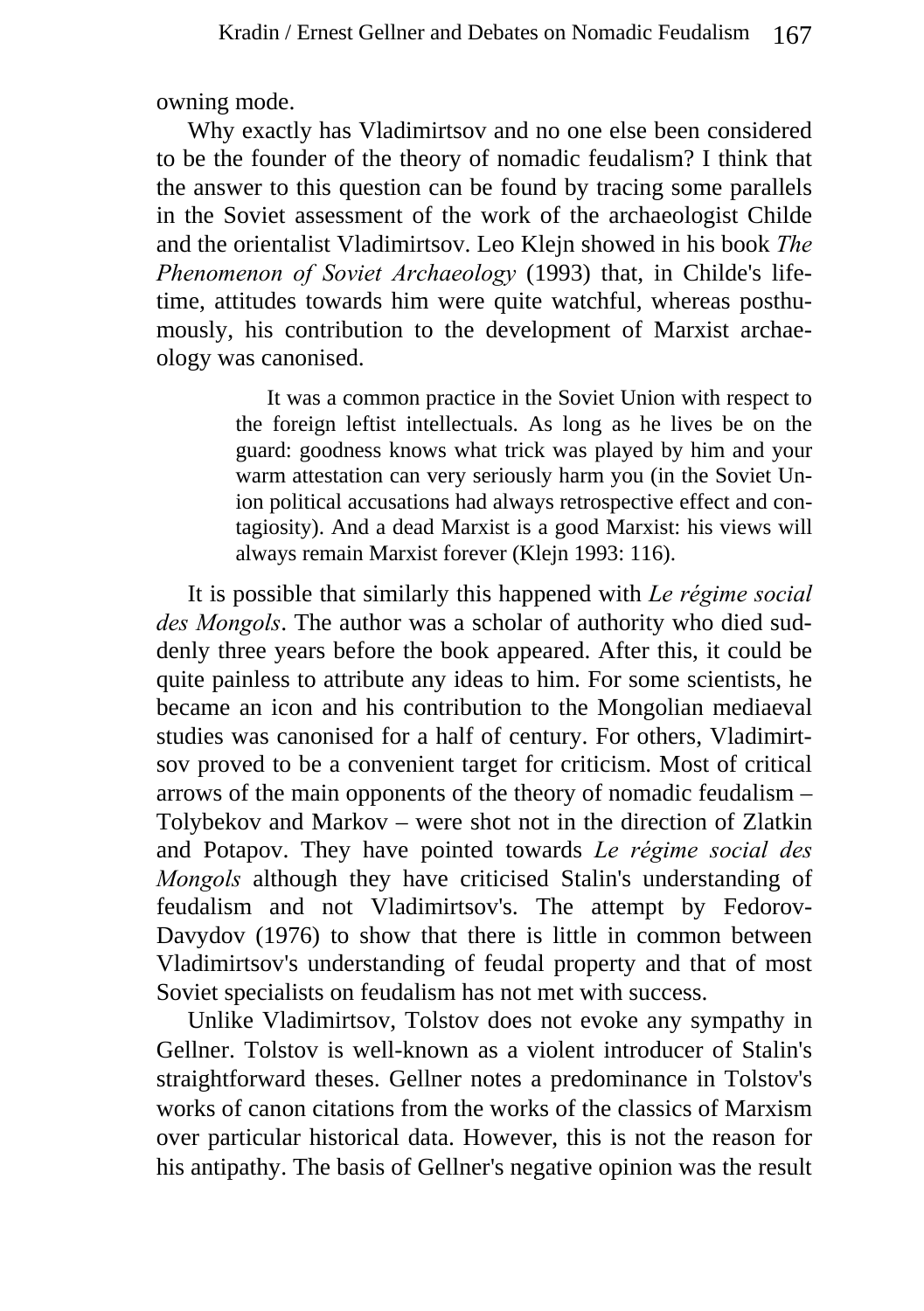of the pressing attempts of Tolstov to justify the relationship of the Marxist theory of class struggle with a necessity to apply it in action. By giving proof of the class, feudal character of nomadic societies, Tolstov provides supportive data to the proposition of a presence in contemporary pastoral societies of the class of kulaksbloodsuckers, the intensification of class struggle (according to Stalin's thesis) and, therefore, the necessity of the scientific substantiation of an unleashing of the class genocide against nomads of Central Asia, Siberia and Kazakhstan.

Furthermore, E. Gellner quite adequately interprets the course of further discussion on nomadic feudalism. He shows how a thesis of the feudal nature of nomadic societies has gradually penetrated throughout the Soviet historical science and believes, completely correctly, that a new splash of discussion has been stimulated by the famous Tashkent session in 1954. Gellner identifies Zimanov, Potapov and Tolybekov as the key figures in the discussion. Gellner's sympathies in his analysis of the discussion are evident (unfortunately, one more supporter of Tolybekov, the Kazakh ethnologist Shakhmatov, was dropped from Gellner's field of vision). Shakhmatov was clearly on Tolybekov's side and explained with sympathy his position when Tolybekov was subjected to severe criticism by dogmatists. In Gellner's opinion, Tolybekov's criticism of the semi-official theory of nomadic feudalism is of importance. To the contrary, the viewpoint of Potapov and his supporters (all except Shakhmatov) defending the official scheme is unsympathetic to Gellner. He demonstrates the tentativeness and contradictory character of Potapov's constructions. 'His use of argument from survivals is strange', states the British anthropologist in summarising his analysis.

Gellner properly exposes the weak aspects of Tolybekov's position which, on the one hand, criticises the theory of nomadic feudalism but, on the other hand, remains within the framework of feudalism-oriented (patriarchal-feudal) interpretation of the history of the pastoral nomads. Alas, there were objective reasons for this. After a defeat of the first Soviet discussion on the Asiatic mode, the concept of the historical process in the national historical science could only develop within the framework of a unilineal formation paradigm. It is possible that many researchers being edu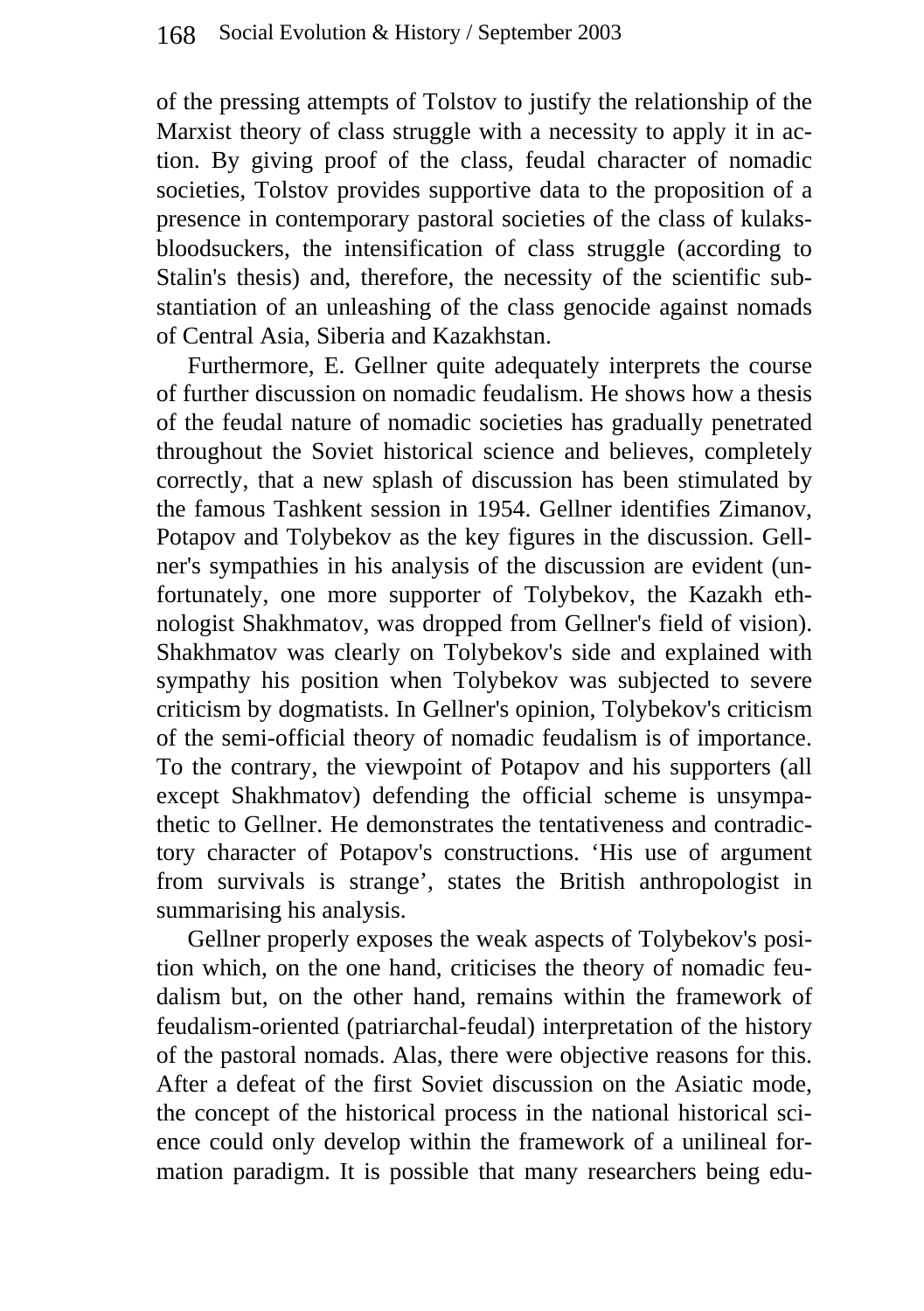cated in the Soviet Union at the time (for example, Tolybekov was born in 1907) did not suspect that multidimensional interpretations of world history could occur. Within the framework of the Soviet Marxism, during Stalin's era, the engine of world history could move only along one line: if not forward then 'one step forward, one step back'.

Nomads have not fitted into the dialectics of world history. On their historical rails, the red signal has been invariably found. That is the reason why – as Gellner believes – in order to introduce nomads into the course of the historical process, Tolybekov defended the progressiveness of inclusion of the Kazakhs into Tsarist Russia (Gellner 1988: 114). Here, Gellner unites Tolybekov's viewpoint with the position of Sartre who bravely deleted all so-called 'prehistorical' peoples from world history, assigning for them merely an exotic position in the historical past within the framework of more developed, 'historical', societies. Sartre's position has been sharply and justly criticised by Lévi-Strauss. Gellner was on Lévi-Strauss' side. However, it should be said in defense of Tolybekov that he has not remained a pure 'unilinealist'. Tolybekov attempts to lay a parallel track alongside the main one of world history. He provides a strong political-economic background to his viewpoint trying to prove that land is only a subject of labour whereas means of production is the animals pastured by them. In this regard, Tolybekov can be considered as one of those researchers in the USSR who attempted to restore within Soviet Marxism the multilineal interpretations of the historical process.

After Tolybekov, Markov raised the banner of struggle against nomadic feudalism. His concept of the specific 'nomadic mode of production' formulated in 1967 in his Doctor of Science thesis was quite multilineal and dangerous for the dogmatic five-member scheme. Unfortunately, Gellner apparently was not familiar with this hypothesis. He only cites the published book by Markov, *Nomads of Asia*, based on the thesis but in which the courageous idea of the nomadic mode of production was already replaced by the concept of pre-class character of nomadic societies.

Also the polemic of Markov with Zlatkin, Lashuk and Fedorov-Davydov has escaped Gellner's attention. For some reason, the British anthropologist does not include the works of these Soviet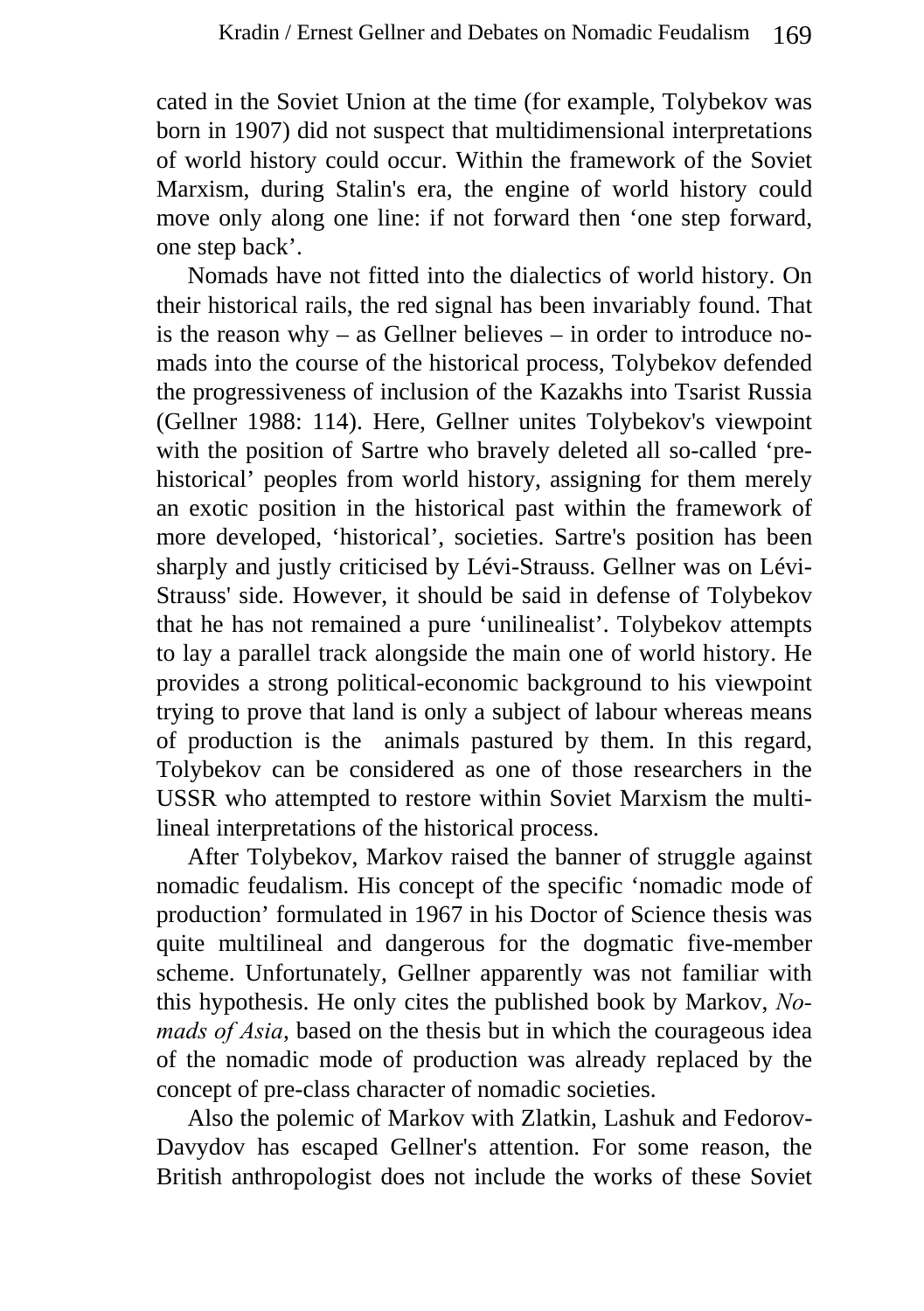scholars; not even those which were published in the central Moscow scientific journals.

Nevertheless, despite these gaps, Gellner correctly relates the subsequent progress of Soviet nomadology to the writings of Markov and Khazanov. Gellner notes that, unlike the works by Tolybekov which operate only with data on history of the Kazakhs, Markov and Khazanov argue their positions using representative historical information. Gellner assesses the contributions of both authors largely in the light of their consistent criticism of the theory of nomadic feudalism; in this connection, he writes that both Markov and Khazanov came independently to the same conclusions (Gellner 1988: 109–112).

In many respects, one can agree with the conclusions of Gellner. Markov himself has emphasised the anti-feudal orientation of his investigations (1976, 1998). Nearly all chapters in Markov's book are a critical review of well-known (and interpreted as feudal) facts from principally different angles of vision. 'The priority of the well-reasoned dethronement of this theory is due to just him', believes Kalinovskaia (1996: 154). Khazanov (1981: 173, note 3) emphasises, though not so directly, his negative attitude vis-à-vis the feudal interpretation of nomadic societies. One can also trace a certain similarity in the characterisation by both authors of nomadic economy, social structure and political organisation. It is also true that, eventually, both authors to a degree reach Ibn-Khaldun's concept of the cyclical evolution of pastoral societies (Gellner 1988: 113). But at the same time, as far as their conclusions are concerned, Markov and Khazanov disagree with each other. If, from Markov's viewpoint, the nomads could not get over the barrier of class formation (at different times, he called them by different terms – pre-feudal, pre-class or nomadic mode of production, all involved in the primary formation) then for Khazanov, the nomads, during the course of independent evolution, could reach a level of the early state. And this, one should agree, is a principal difference.

Completing his review of Soviet nomadology, Gellner turns to the second volume of *History of Primitive Society*. Not a Marxist himself, Gellner nevertheless sympathetically cites Shnirelman's conclusions that nomadic pastoralism, though being one of the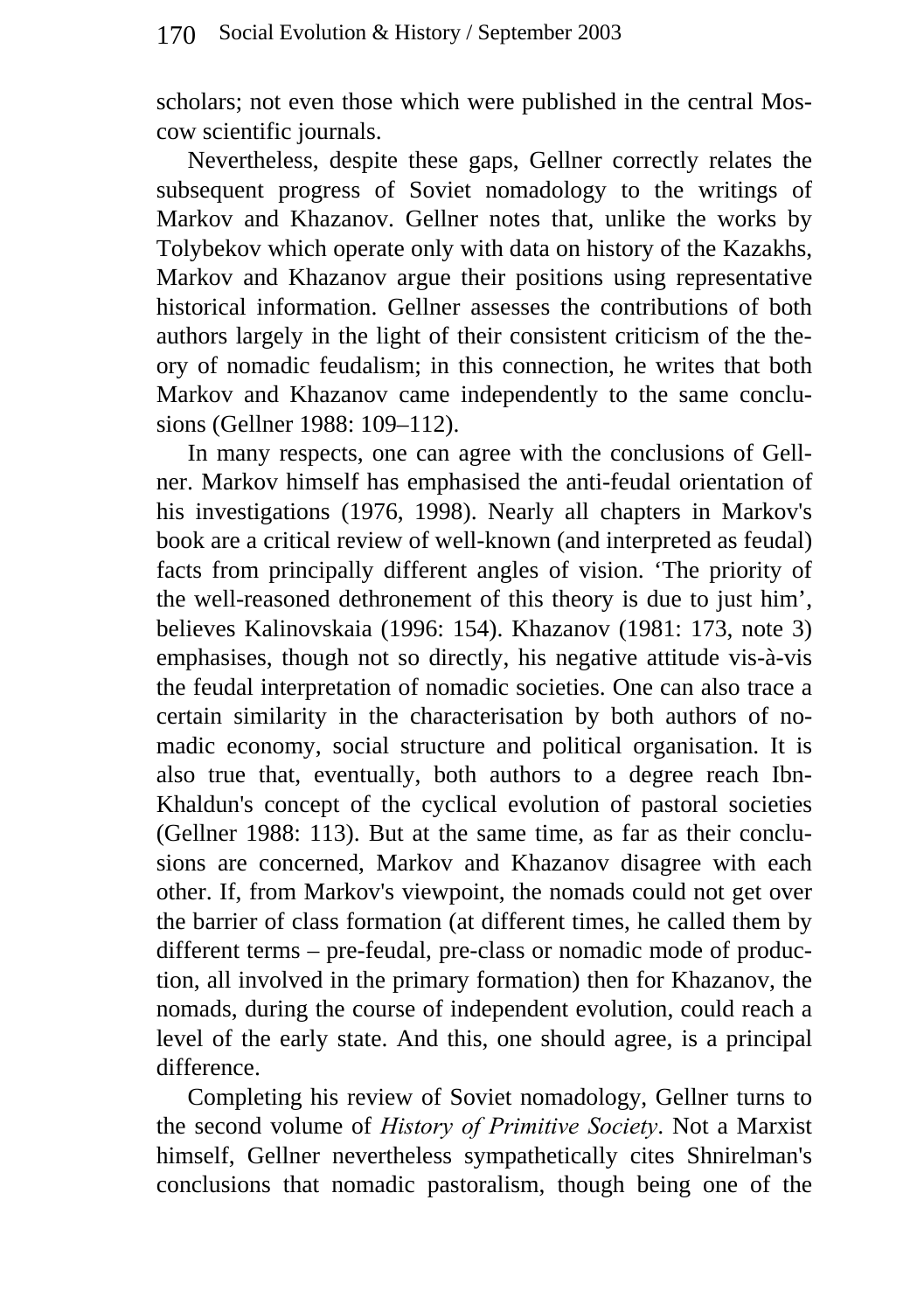forms of productive economy, 'does not allow society to rise above the level of pre-class or, in rare cases, early class relations' (Shnirelman in Bromley 1986: 244) and even he finds similar thoughts in the works of Childe. The fact that this idea was presented in a official academic volume edited by Academician Bromley and issued by the central scientific publishing house (with a large number of copies printed) serves, in the opinion of the British anthropologist, as an index of change in Soviet nomadology. Gellner makes a slightly optimistic conclusion with respect to the future of Soviet anthropology: 'The continuing steady stream of "feudal" interpretations... seems to be swinging in favour of the rival view' (Gellner 1988: 113).

Alas, if this indeed was the case! Gellner overlooks that the fundamental work on primitive societies cited by him did not reflect views of the majority of researchers. The volume has been prepared by one of the most striking research teams of the 1970– 1980s, working in the department of history of primitive society (headed by Avram Pershits) of the then Institute of Ethnography of the USSR Academy of Sciences. I think that if Ernest Gellner would have acquainted himself with the works of a wider circle of nomadologists he would not have been so optimistic. Unfortunately, for many historians and ethnologists in the post-Soviet countries Marxism retains its influence. For about 10 years, I have taught different courses at universities and could see that it was not necessary to cite Marx in order to be a Marxist. The references to works of Marx, Engels and Lenin disappeared. However the same people have remained as chairs and heads of research committees.

Another large group of researchers has simply replaced the term 'formation' with the term 'civilisation'. If earlier they attempted to prove their right for a place in world history by proof of the existence of feudalism among their ancestors, then now they do it through declaring themselves partisans of civilisation. In this case, many people perceive civilisation as a stage in world history (Morgan, Engels) rather than as a specific original cultural system (in the sense of Spengler or Toynbee).

Gellner has valued positively those Soviet anthropologists who have disclaimed nomadic feudalism. At the same time, the specific traits of pastoral nomadic societies cannot be explained on the ba-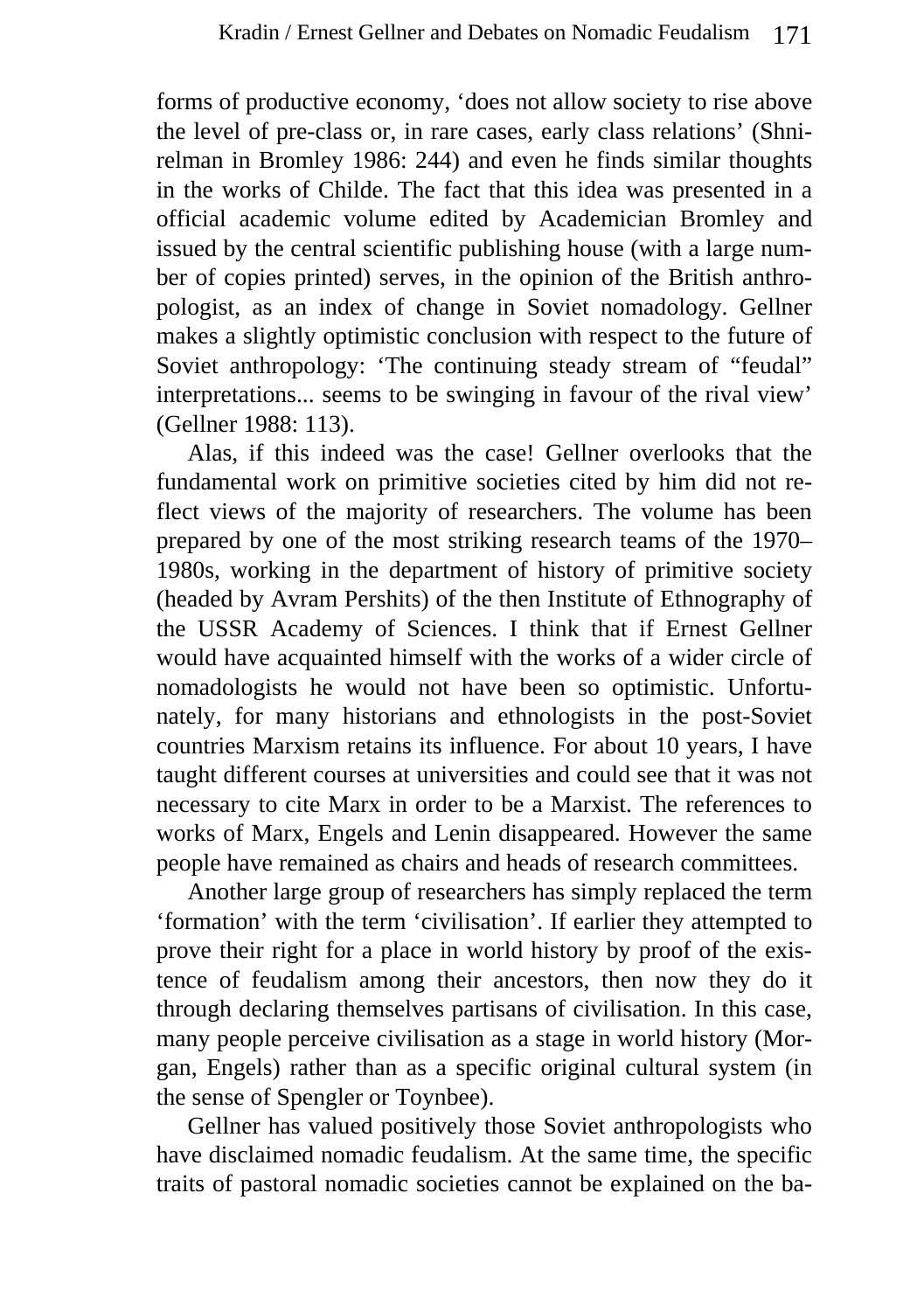sis of mere logic of the internal development of nomads. These ideas go back to the famous book *Inner Asian Frontiers of China* by Owen Lattimore (1940) in which he showed that the specificity of nomadic society cannot be correctly understood without an appeal to the cultural ecology and relations of nomadic pastoralists with their sedentary agrarian neighbours. In more recent times, at first Anatoly Khazanov (1984) and then Thomas Barfield (1981, 1992, 2000) have focused attention on this problem. Khazanov has conclusively shown that the great nomadic societies (he assigns them to the early state stage) were established because of assymetry of relations between the nomads and their outer (settled) environment. Barfield, rejecting the diffusive interpretations of borrowing of the state by nomads from farmers, has shown that the degree of the centralisation of the steppe society was directly related to the level of political integration of the sedentary agrarian society. Subsequently, Peter Golden (1992, 2001), using data on sedentary mediaeval nomads of the East European steppe, developed the ideas of the mediacy of the steppe politogenesis with the agrarian world.

For Marxism such ideas were unacceptable because, according to the theory of formations, the state could emerge only due to internal factors such as growth of productive forces and class struggle. From this viewpoint even early ideas of Khazanov advanced in his book on the evolution of the Scythian society (1975) looked quite revisionist. A tradition of referring to the specifics of nomadic societies on the basis of only, or largely, internal development survives in the Russian research on nomadism until today (Kalinovskaia 1996; Kychanov 1997; Markov 1998). Nevertheless, there are also followers of the Lattimore-Khazanov-Barfield line in the Russian literature (Masanov 1991; Kradin 1992, 2002; Furson 1995; Skrynnikova 1997; Vasiutin 1998; Kradin, Korotaev *et al*. 2000; Barfield, Bondarenko, Kradin 2002; Barfield, Bondarenko, Kradin 2003, etc.).

The question remains as to whether Ernest Gellner exerted any influence on Russian nomadology. There was no direct impact, of course. However, I do not doubt that his influence on Russian anthropologists would be stronger if his 1988 book had been translated and published in Russia as it was the case with *Nations and*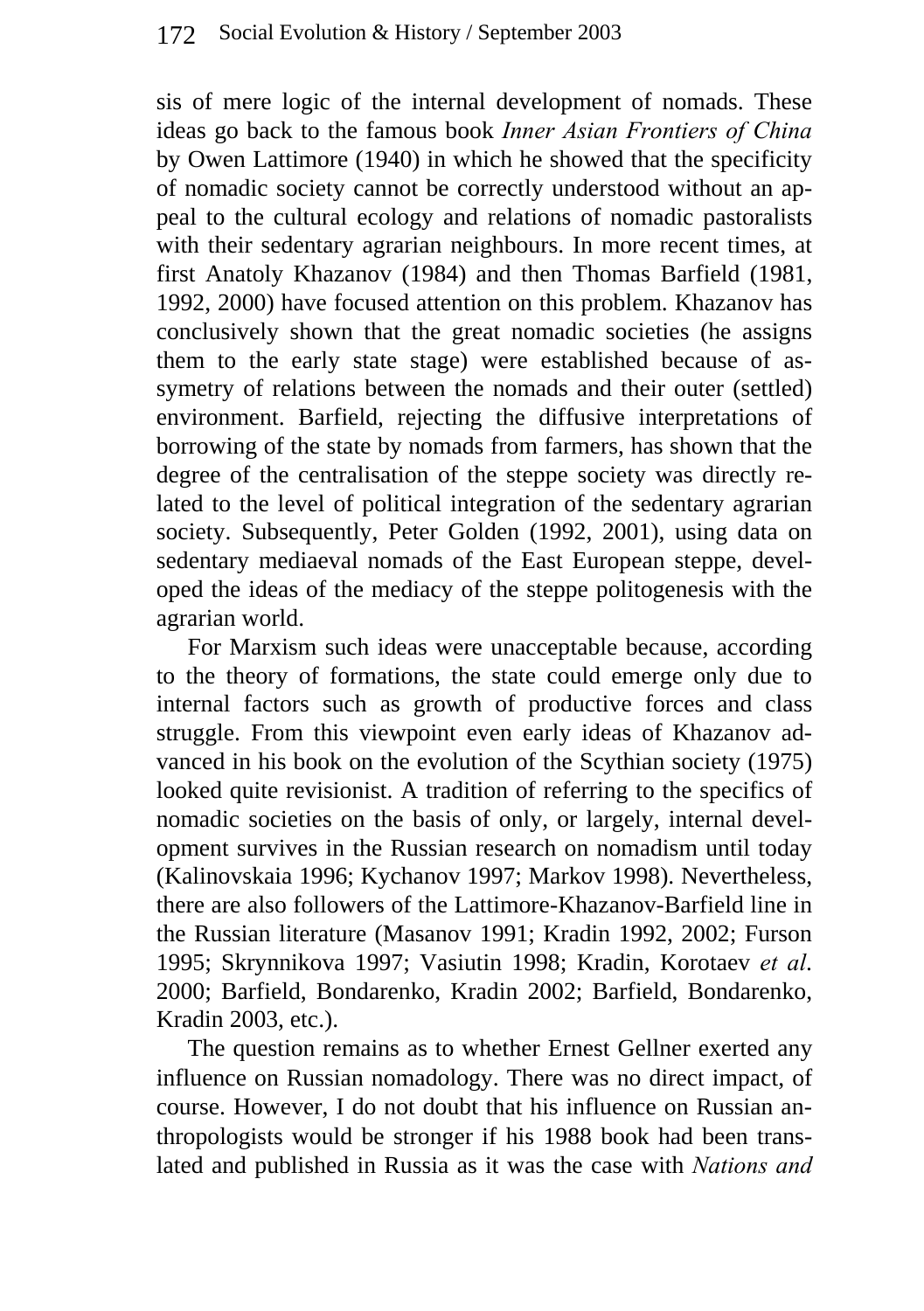*Nationalism*. Gellner's book and the work of Valeriy Tishkov, the main constructivist in Russia, have helped greatly to dethrone Bromley's primordialist-Marxist theory of ethnos. Nevertheless, one should not forget that Gellner did much to facilitate the publication of Khazanov's *Nomads and the Outside World*. For a long time Khazanov's name has been influential in the West and the USSR. His ideas were internalised by the nomadologists of my generation. From this perspective Ernest Gellner played an important role in world studies of nomads and also in the emergence of a multilineal tradition in Russian anthropology of nomadic societies.

#### **NOTES**

<sup>1</sup> The textual meanings were adjusted by Peter Skalník and Dawn Hammond corrected the English.

### **REFERENCES**

Barfield, T.

1981. The Hsiung-nu Imperial Confederacy: Organization and Foreign Policy. *Journal of Asian Studies* XLI (1): 45–61.

1992 [1989]. *The Perilous Frontier: Nomadic Empires and China*, *221 BC to AD 1757*. Cambridge: Blackwell.

2000. The Shadow Empires: Imperial State Formation along the Chinese–Nomad Frontier. In Sinopoli, C., D'Altroy, T., Morrision, K., and Alcock, S (eds.), *Empires*. Cambridge: Cambridge University Press.

Barfield, T., Bondarenko, D. M., Kradin, N. N. (eds.)

2002. *Kochevaia alternativa sotsialnoy evoliutsii* [Nomadic alternative of social evolution]. Moscow: Center of Civilizational and Regional Researches of the Russian Academy of Sciences.

2003 *Nomadic Pathways in Social Evolution*. Moscow: Center of Civilizational and Regional Researches of the Russian Academy of Sciences.

Fedorov-Davydov, G. A.

1976. Obshchestvennyy stroy kochevnikov v srednevekovuiu epokhu [The social organization of nomads in the Middle Ages]. *Voprosy istorii*, 8: 39–48.

Fursov, A. V.

1995. Vostok, Zapad, kapitalism [East, West, Capitalism]. In Rastian-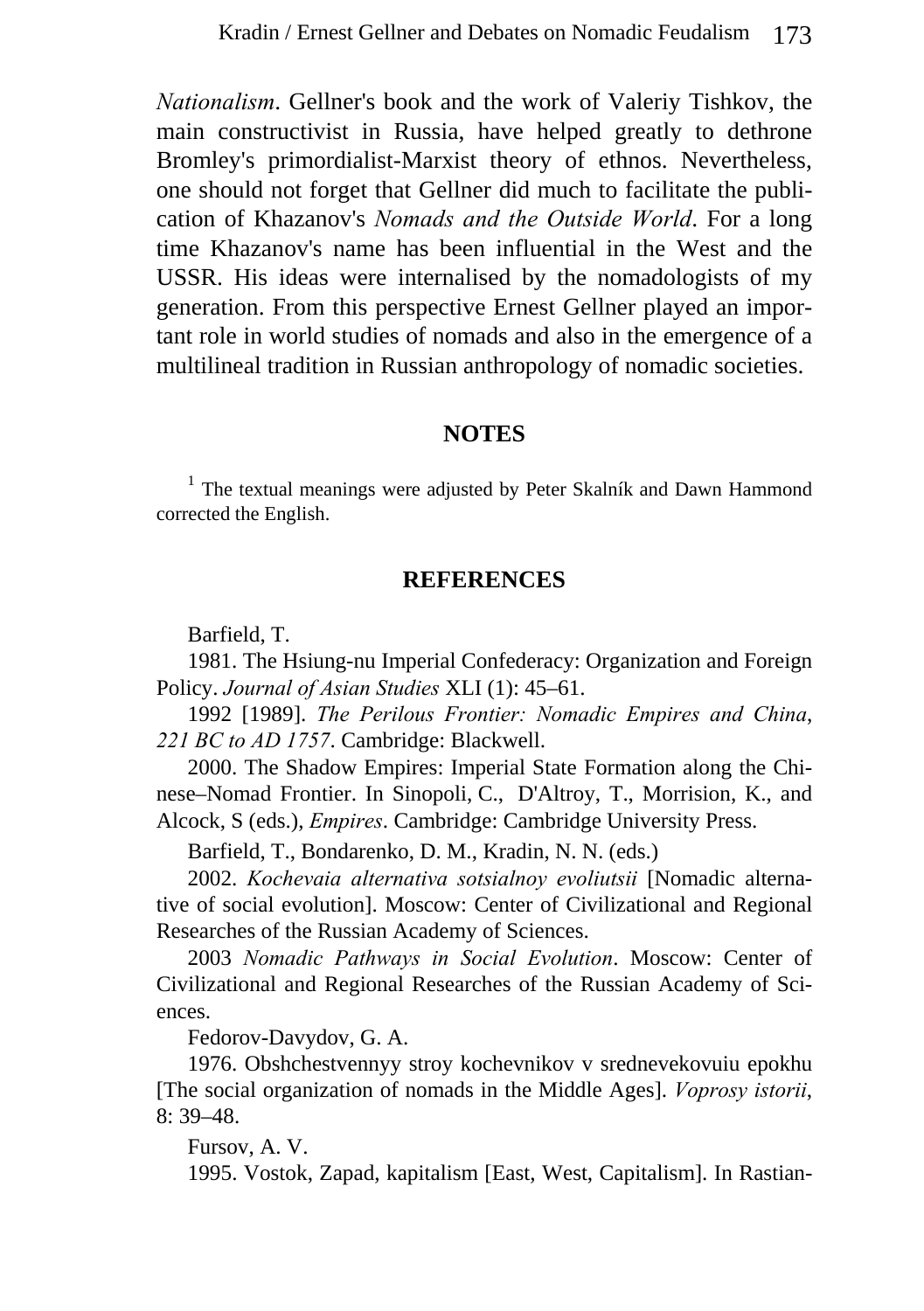nikov V. G. (ed.), *Kapitalizm na Vostoke vo vtoroy polovine XXogo veka* (pp. 16–133). Moscow: Nauka.

Gellner, E.

1984. Foreword. In Khazanov A. M., *Nomads and the Outside World* (pp. ix-xxv). Cambridge: Cambridge University Press.

1988. *State and Society in Soviet Thought*. Oxford: Basil Blackwell.

Golden, P. B.

1992. *An Introduction to the History of the Turkic Peoples: Ethnogenesis and State Formation in Mediaeval and Early Modern Eurasia and the Middle East*. Wiesbaden: Otto Harrassowitz.

2001. *Ethnicity and State Formation in Pre-Činggisid Turkic Eurasia*. Bloomington: Indiana University, Department of Central Eurasian Studies.

Halil, I.

1983. *Issledovanie khoziaistva i obshchestvennykh otnosheniy kochevnikov Azii (vkliuchaia Iuzhnuiu Sibir') v sovetskoy literature 50– 80ykh let* [The Study of economic and social relations among the nomads of Asia (including southern Siberia) in Soviet anthropology of the 1950- 1980s]. Unpublished Candidate of Sciences thesis. Moscow: Moscow University, Department of Ethnography.

Kalinovskaia, K. P.

1996. O kochevnichestve v sviazi s knigoy V. V.Matveeva "Srednevekovaia severnaia Afrika" [On nomadism in the context of V. V. Matveev's book "The Mediaeval northern Africa"]. *Vostok/Oriens*, 4: 153–158.

Khazanov, A. M.

1975. *Sotsial'naia istoriia skifov* [The Social History of Scythians]. Moscow: Nauka.

1981. The Early State among the Eurasian Nomads. In Claessen, H. J. M. and P. Skalník, P. (eds.), *The Study of the State* (pp. 156– 173). The Hague-Paris-New York: Mouton Publishers.

1984. *Nomads and the Outside World*. Cambridge: Cambridge University Press.

Klejn, L. S.

1993. *Fenomen sovetskoy archeologii* [The Phenomenon of Soviet Archaeology]. Sankt-Petersburg: Farn.

Kogan, L. S.

1980. *Problemy sotsial'no-ekonomicheskogo stroia kochevykh obshchestv v istoriko-ekonomicheskoy literature* [The Problems of socioeconomic organization of nomadic societies in historical and economical writing]. Unpublished Ph.D. thesis. Alma-Ata: Institute of Economy.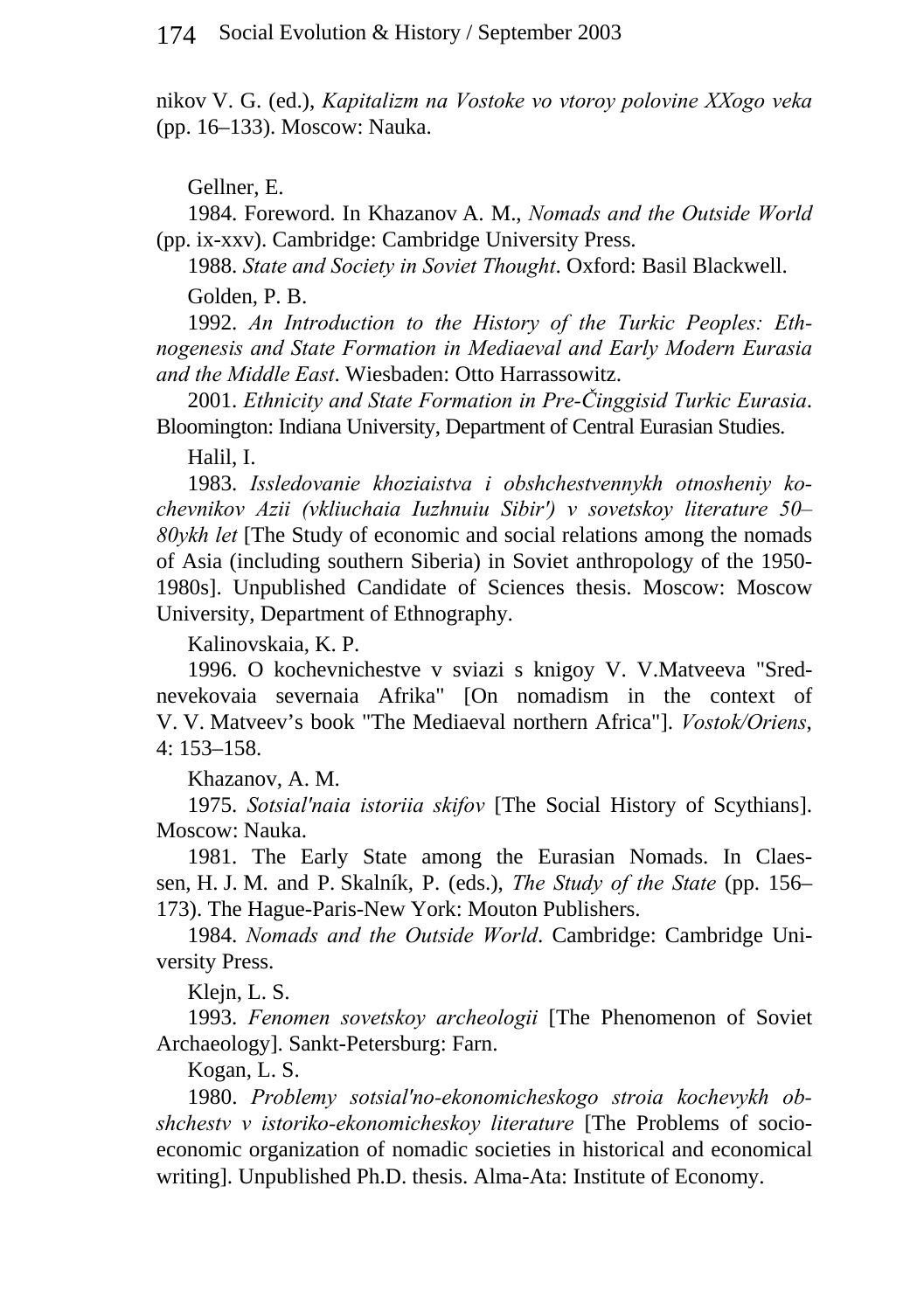Kozmin, N. N.

1934. *K voprosu o turetsko-mongolskom feodalisme* [On the Question of the Turkish-Mongolian Feudalism]. Irkutsk: OGIZ.

Kradin, N. N.

1992. *Kochevye obshchestva* [Nomadic Societies] Vladivostok: Dalnauka.

1996. E. Gellner o kochevom feodalisme [E. Gellner on nomadic feudalism]. In Kradin N. N., and Likharev D.,V. (eds.), IV Dalnevostochnaya konferentsiia molodykh istorikov (pp. 11–19). Vladivostok: Dalnauka.

2002. Nomadism, Evolution, and World-Systems: Pastoral Societies in Theories of Historical Development. *Journal of World-System Research* VIII (3): 368–388.

Kradin, N. N., Korotayev, A. V., Bondarenko, D. M., de Munck, V., and Wason, P. K. (eds.)

2000. *Alternatives of Social Evolution*. Vladivostok: Far Eastern Division of the Russian Academy of Sciences.

Kychanov, E. I.

1997. *Kochevye gosudarstva ot gunnov do manchzhurov* [The Nomadic State from the Huns to Manchurians]. Moscow: Vostochnaia literatura.

Lattimore, O.

1940. *Inner Asian Frontiers of China*. New York: American Geographical Society.

Markov, G. E.

1967. *Kochevniki Azii* [Nomads of Asia]. Unpublished Doctor of Historical Sciences thesis. Moscow: Moscow State University, Department of Ethnography.

1976. *Kochevniki Azii* [The Nomads of Asia]. Moscow: Moscow State University Press.

1998. Iz istorii izucheniia nomadizma v otechestvennoy literature: voprosy teorii [From the history of the study of nomadism in Russian writing: theoretical questions]. *Vostok/Oriens*, 6: 110–123.

Masanov, N. E.

1991. *Spetsifika obshchestvennogo razvitiia kochevnikov-kazakhov v dorevolutsionnyy period: istoriko-ekologicheskie aspekty nomadizma* [The specifics of social evolution of nomadic Kazakhs in the prerevolutionary period]. Unpublished Doctor of Historical Sciences thesis. Moscow: Institute of Ethnology and Anthropology of the Russian Academy of Sciences.

1995. *Kochevaia civilizatsiia kazakhov* [The Nomadic Civilization of the Kazakhs]. Moscow and Almaty: Gorizont and Sotsinvest.